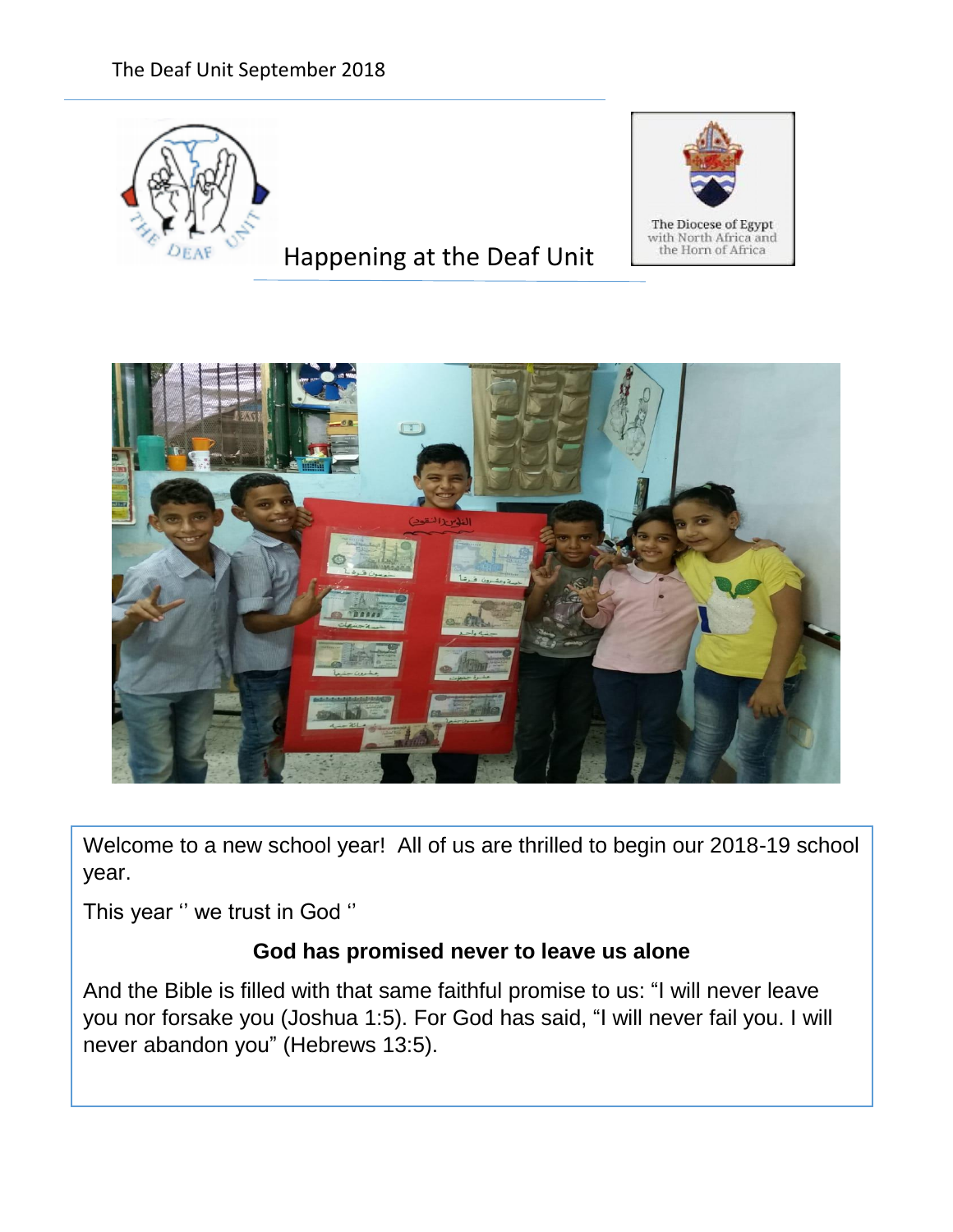#### The Deaf Unit September 2018



One of the things we want to thank our Lord for is the summer camp in Hurghada with all the children and their parents.

We believe that **the summer** vacation should develop the child's mental and physical skills by exploiting them in useful activities and constructive so the summer camp was included some activities for children and some training for parents about how there can take care of their deaf children.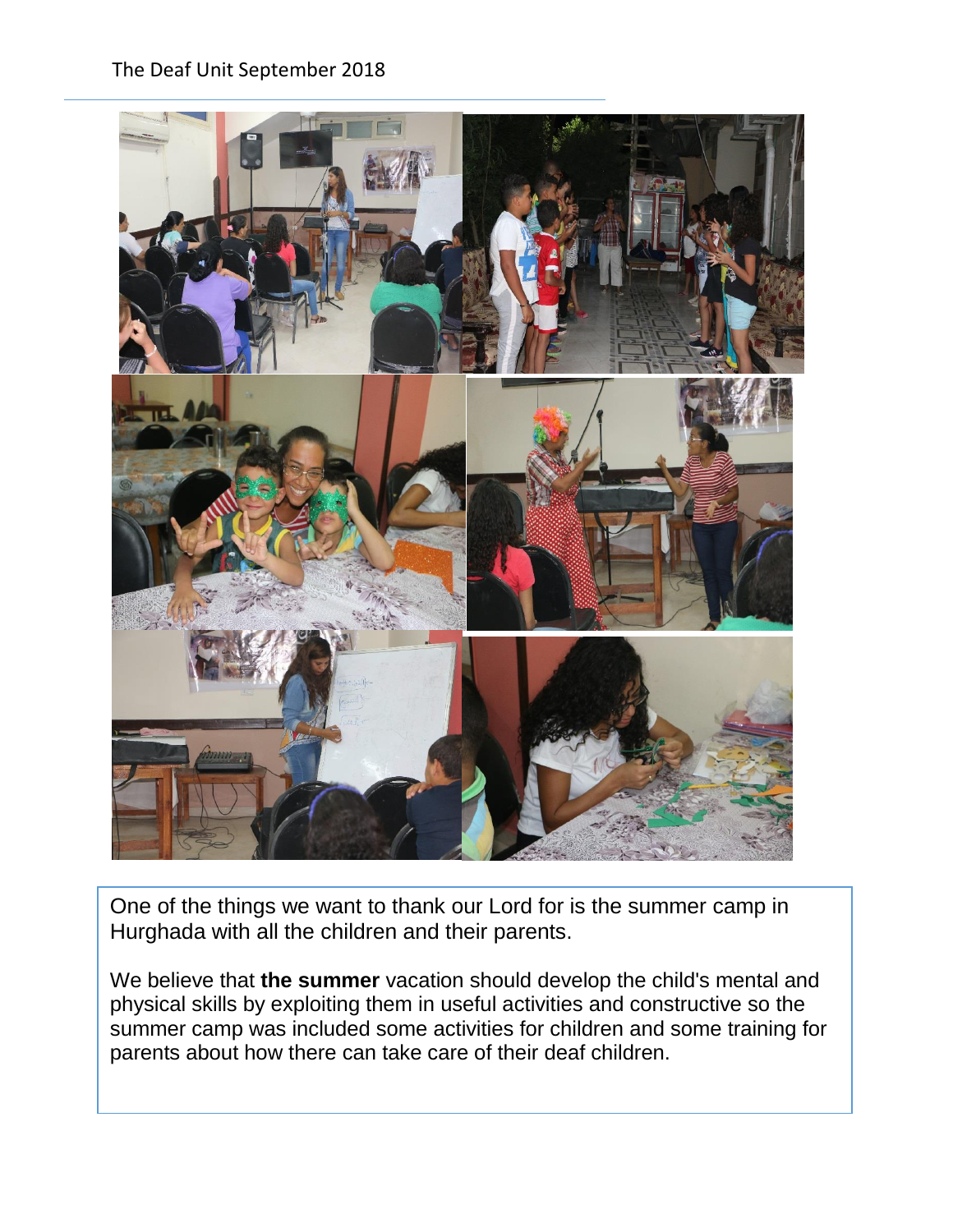

We at the deaf unit were excited to welcome all-newcomer students to school.

On the first day of school. Students arrive with a mix of emotions. Most, however, are nervous.

Their Teacher does a lot to ensure their classroom is safe and welcoming on the first day of school. All of the efforts really do help new students feel welcome.

We wish all the students the best of luck in the academic year 2018/2019.



This year our goal is interested in activities so providing children the opportunity to choose from the activities such as football, Bing bong……. The children learn best when they're playing and enjoying themselves at the same time. Fun experiences increase levels of endorphins, dopamine, and oxygen, all of which promote learning.